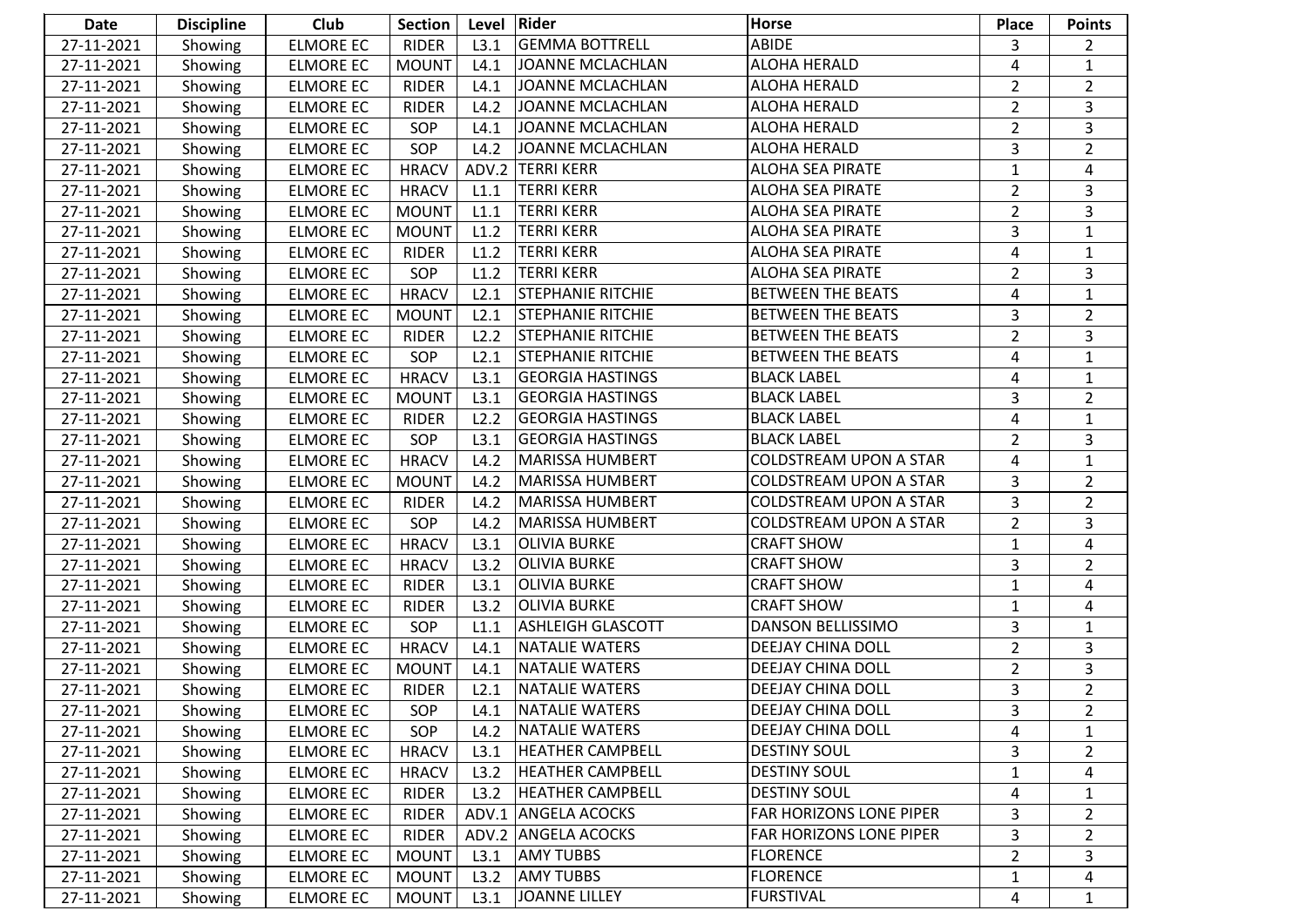| 27-11-2021 | Showing | <b>ELMORE EC</b> | <b>MOUNT</b> | L3.2       | JOANNE LILLEY          | FURSTIVAL                       | $\overline{2}$ | 3              |
|------------|---------|------------------|--------------|------------|------------------------|---------------------------------|----------------|----------------|
| 27-11-2021 | Showing | <b>ELMORE EC</b> | <b>RIDER</b> | ADV.1      | JOANNE LILLEY          | <b>FURSTIVAL</b>                | $\overline{2}$ | 3              |
| 27-11-2021 | Showing | <b>ELMORE EC</b> | <b>RIDER</b> |            | ADV.2 JOANNE LILLEY    | <b>FURSTIVAL</b>                | $\mathbf{1}$   | 4              |
| 27-11-2021 | Showing | <b>ELMORE EC</b> | SOP          | L3.2       | JOANNE LILLEY          | <b>FURSTIVAL</b>                | $\overline{2}$ | 3              |
| 27-11-2021 | Showing | <b>ELMORE EC</b> | <b>MOUNT</b> | L4.2       | <b>LIBBY MCDONALD</b>  | <b>GOLDMINE SCARLETT AFFAIR</b> | 4              | $\mathbf{1}$   |
| 27-11-2021 | Showing | <b>ELMORE EC</b> | <b>HRACV</b> | ADV.1      | <b>ALEXANDRA HAY</b>   | HABAFIELD RAPUNZEL              | 4              | $\mathbf{1}$   |
| 27-11-2021 | Showing | <b>ELMORE EC</b> | <b>HRACV</b> |            | ADV.2 ALEXANDRA HAY    | HABAFIELD RAPUNZEL              | 4              | $\mathbf{1}$   |
| 27-11-2021 | Showing | <b>ELMORE EC</b> | <b>MOUNT</b> |            | ADV.1 ALEXANDRA HAY    | HABAFIELD RAPUNZEL              | 3              | $\overline{2}$ |
| 27-11-2021 | Showing | <b>ELMORE EC</b> | <b>RIDER</b> |            | ADV.1 ALEXANDRA HAY    | HABAFIELD RAPUNZEL              | 4              | $\mathbf{1}$   |
| 27-11-2021 | Showing | <b>ELMORE EC</b> | <b>RIDER</b> |            | ADV.2 ALEXANDRA HAY    | HABAFIELD RAPUNZEL              | 4              | $\mathbf{1}$   |
| 27-11-2021 | Showing | <b>ELMORE EC</b> | SOP          |            | ADV.2 ALEXANDRA HAY    | HABAFIELD RAPUNZEL              | 4              | $\mathbf{1}$   |
| 27-11-2021 | Showing | <b>ELMORE EC</b> | <b>HRACV</b> | L3.2       | <b>SHELLY CAMPBELL</b> | <b>ISLE OF RIVERS</b>           | 4              | $\mathbf{1}$   |
| 27-11-2021 | Showing | <b>ELMORE EC</b> | <b>MOUNT</b> | L3.2       | <b>SHELLY CAMPBELL</b> | <b>ISLE OF RIVERS</b>           | 4              | $\mathbf{1}$   |
| 27-11-2021 | Showing | <b>ELMORE EC</b> | <b>RIDER</b> | L1.1       | <b>SHELLY CAMPBELL</b> | <b>ISLE OF RIVERS</b>           | 4              | $\mathbf{1}$   |
| 27-11-2021 | Showing | <b>ELMORE EC</b> | <b>HRACV</b> | <b>RES</b> | <b>PRISCILLA LANDY</b> | <b>ISLE OF ROXBOROUGH</b>       | $\overline{2}$ | $\mathbf{1}$   |
| 27-11-2021 | Showing | <b>ELMORE EC</b> | <b>HRACV</b> | CH.2       | <b>PRISCILLA LANDY</b> | <b>ISLE OF ROXBOROUGH</b>       | $\mathbf{1}$   | $\overline{2}$ |
| 27-11-2021 | Showing | <b>ELMORE EC</b> | <b>HRACV</b> | L2.1       | <b>PRISCILLA LANDY</b> | <b>ISLE OF ROXBOROUGH</b>       | $\mathbf{1}$   | 4              |
| 27-11-2021 | Showing | <b>ELMORE EC</b> | <b>HRACV</b> | L2.2       | <b>PRISCILLA LANDY</b> | <b>ISLE OF ROXBOROUGH</b>       | $\mathbf{1}$   | $\overline{4}$ |
| 27-11-2021 | Showing | <b>ELMORE EC</b> | <b>RIDER</b> | CH.2       | <b>PRISCILLA LANDY</b> | <b>ISLE OF ROXBOROUGH</b>       | 1              | $\overline{2}$ |
| 27-11-2021 | Showing | <b>ELMORE EC</b> | <b>RIDER</b> | L1.1       | <b>PRISCILLA LANDY</b> | <b>ISLE OF ROXBOROUGH</b>       | 3              | $\overline{2}$ |
| 27-11-2021 | Showing | <b>ELMORE EC</b> | <b>RIDER</b> | L1.2       | <b>PRISCILLA LANDY</b> | <b>ISLE OF ROXBOROUGH</b>       | $\mathbf 1$    | 4              |
| 27-11-2021 | Showing | <b>ELMORE EC</b> | <b>HRACV</b> | L2.1       | <b>ELISE BINKS</b>     | <b>JUSTA HEARTBREAKER</b>       | $\overline{2}$ | 3              |
| 27-11-2021 | Showing | <b>ELMORE EC</b> | <b>HRACV</b> | L2.2       | <b>ELISE BINKS</b>     | <b>JUSTA HEARTBREAKER</b>       | $\overline{2}$ | 3              |
| 27-11-2021 | Showing | <b>ELMORE EC</b> | <b>MOUNT</b> | L2.2       | <b>ELISE BINKS</b>     | <b>JUSTA HEARTBREAKER</b>       | 4              | $\mathbf{1}$   |
| 27-11-2021 | Showing | <b>ELMORE EC</b> | <b>RIDER</b> | L2.1       | <b>ELISE BINKS</b>     | <b>JUSTA HEARTBREAKER</b>       | 4              | $\mathbf{1}$   |
| 27-11-2021 | Showing | <b>ELMORE EC</b> | <b>RIDER</b> | L2.2       | <b>ELISE BINKS</b>     | <b>JUSTA HEARTBREAKER</b>       | 3              | $\overline{2}$ |
| 27-11-2021 | Showing | <b>ELMORE EC</b> | <b>SOP</b>   | L2.1       | <b>ELISE BINKS</b>     | <b>JUSTA HEARTBREAKER</b>       | 3              | $\overline{2}$ |
| 27-11-2021 | Showing | <b>ELMORE EC</b> | SOP          | L2.2       | <b>ELISE BINKS</b>     | <b>JUSTA HEARTBREAKER</b>       | $\overline{2}$ | $\overline{3}$ |
| 27-11-2021 | Showing | <b>ELMORE EC</b> | <b>HRACV</b> | CH.1       | <b>LUCY PURCELL</b>    | <b>KENO</b>                     | $\mathbf{1}$   | $\overline{2}$ |
| 27-11-2021 | Showing | <b>ELMORE EC</b> | <b>HRACV</b> | L4.1       | <b>LUCY PURCELL</b>    | <b>KENO</b>                     | 1              | 4              |
| 27-11-2021 | Showing | <b>ELMORE EC</b> | <b>HRACV</b> | L4.2       | <b>LUCY PURCELL</b>    | <b>KENO</b>                     | 3              | $\overline{2}$ |
| 27-11-2021 | Showing | <b>ELMORE EC</b> | <b>MOUNT</b> | L4.1       | <b>LUCY PURCELL</b>    | <b>KENO</b>                     | 3              | $\overline{2}$ |
| 27-11-2021 | Showing | <b>ELMORE EC</b> | <b>RIDER</b> | L4.1       | <b>LUCY PURCELL</b>    | <b>KENO</b>                     | 3              | $\mathbf{1}$   |
| 27-11-2021 | Showing | <b>ELMORE EC</b> | RIDER        |            | L4.2 LUCY PURCELL      | KENO                            | 4              | $\mathbf{1}$   |
| 27-11-2021 | Showing | <b>ELMORE EC</b> | SOP          | CH.1       | <b>LUCY PURCELL</b>    | <b>KENO</b>                     | 1              | $\overline{2}$ |
| 27-11-2021 | Showing | <b>ELMORE EC</b> | SOP          | CH.2       | <b>LUCY PURCELL</b>    | <b>KENO</b>                     | 1              | $\overline{2}$ |
| 27-11-2021 | Showing | <b>ELMORE EC</b> | SOP          | L4.1       | <b>LUCY PURCELL</b>    | <b>KENO</b>                     | 1              | 4              |
| 27-11-2021 | Showing | <b>ELMORE EC</b> | SOP          | L4.2       | <b>LUCY PURCELL</b>    | <b>KENO</b>                     | $\mathbf{1}$   | 4              |
| 27-11-2021 | Showing | <b>ELMORE EC</b> | <b>HRACV</b> | L1.1       | <b>STEPH HORTON</b>    | <b>KILBURN'S MARY POPPINS</b>   | 3              | $\overline{2}$ |
| 27-11-2021 | Showing | <b>ELMORE EC</b> | <b>HRACV</b> | L1.2       | <b>STEPH HORTON</b>    | <b>KILBURN'S MARY POPPINS</b>   | 3              | $\overline{2}$ |
| 27-11-2021 | Showing | <b>ELMORE EC</b> | <b>MOUNT</b> | L1.1       | <b>STEPH HORTON</b>    | <b>KILBURN'S MARY POPPINS</b>   | 4              | $\mathbf{1}$   |
| 27-11-2021 | Showing | <b>ELMORE EC</b> | <b>MOUNT</b> | L1.2       | <b>STEPH HORTON</b>    | <b>KILBURN'S MARY POPPINS</b>   | $\overline{2}$ | $\overline{2}$ |
| 27-11-2021 | Showing | <b>ELMORE EC</b> | <b>RIDER</b> | <b>RES</b> | <b>STEPH HORTON</b>    | <b>KILBURN'S MARY POPPINS</b>   | $\overline{2}$ | $\mathbf{1}$   |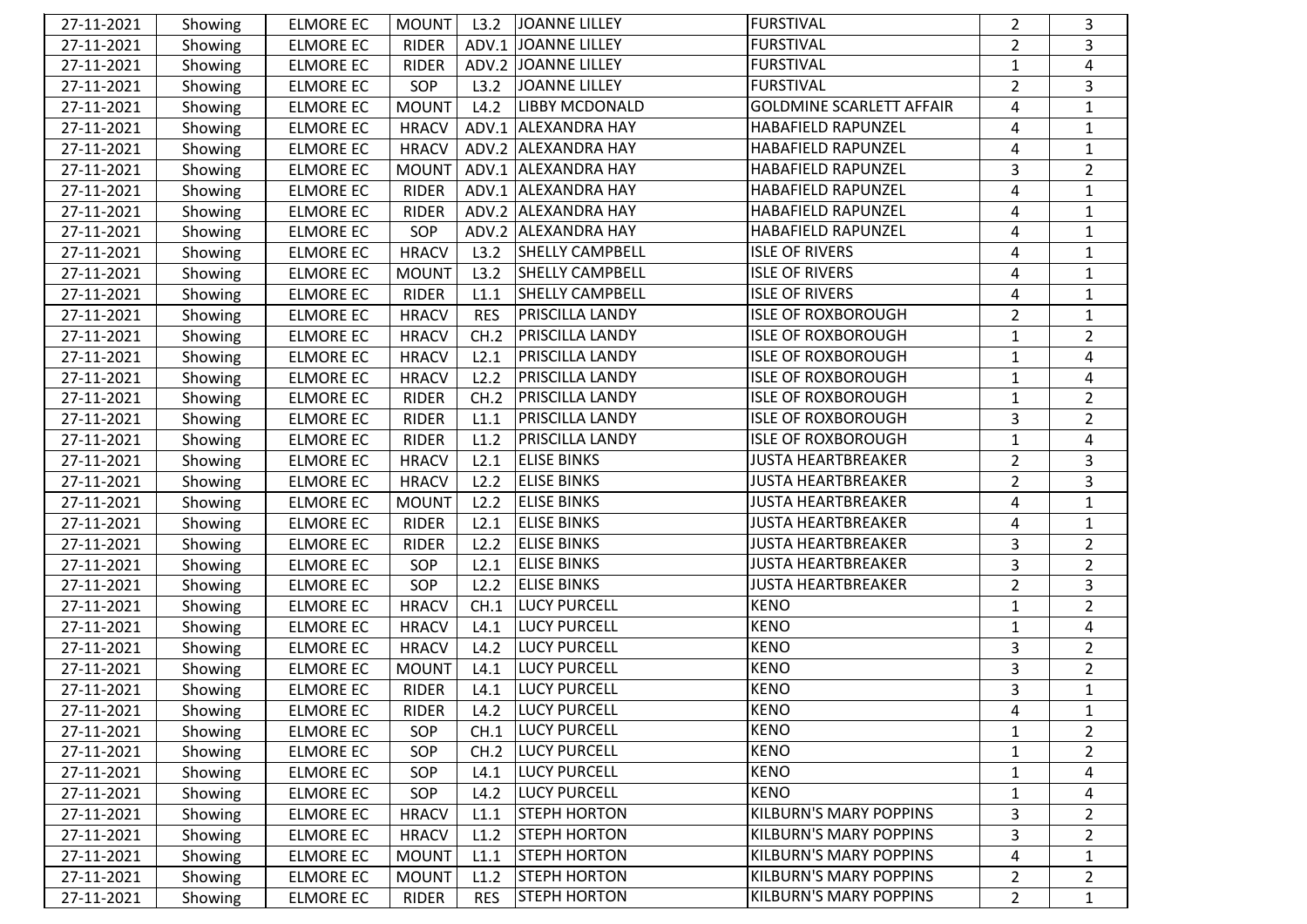| 27-11-2021 | Showing | <b>ELMORE EC</b> | <b>RIDER</b> | L1.1       | <b>STEPH HORTON</b>     | <b>KILBURN'S MARY POPPINS</b> | $\overline{2}$ | 3              |
|------------|---------|------------------|--------------|------------|-------------------------|-------------------------------|----------------|----------------|
| 27-11-2021 | Showing | <b>ELMORE EC</b> | <b>RIDER</b> | L1.2       | <b>STEPH HORTON</b>     | <b>KILBURN'S MARY POPPINS</b> | $\overline{2}$ | 3              |
| 27-11-2021 | Showing | <b>ELMORE EC</b> | SOP          | <b>RES</b> | <b>STEPH HORTON</b>     | <b>KILBURN'S MARY POPPINS</b> | $\overline{2}$ | $\mathbf{1}$   |
| 27-11-2021 | Showing | <b>ELMORE EC</b> | SOP          | L1.1       | <b>STEPH HORTON</b>     | <b>KILBURN'S MARY POPPINS</b> | $\mathbf{1}$   | 3              |
| 27-11-2021 | Showing | <b>ELMORE EC</b> | SOP          | L1.2       | <b>STEPH HORTON</b>     | <b>KILBURN'S MARY POPPINS</b> | $\mathbf{1}$   | 4              |
| 27-11-2021 | Showing | <b>ELMORE EC</b> | <b>MOUNT</b> | L5.1       | HOLLY DARBY             | KING OF GODS                  | $\overline{2}$ | $\mathbf{1}$   |
| 27-11-2021 | Showing | <b>ELMORE EC</b> | SOP          | L5.1       | <b>HOLLY DARBY</b>      | KING OF GODS                  | $\overline{2}$ | $\mathbf{1}$   |
| 27-11-2021 | Showing | ELMORE EC        | <b>HRACV</b> | L2.2       | JACQUI MELBOURNE        | KIRREWAY OLYMPIA              | 3              | $\overline{2}$ |
| 27-11-2021 | Showing | <b>ELMORE EC</b> | <b>MOUNT</b> | L2.1       | JACQUI MELBOURNE        | KIRREWAY OLYMPIA              | $\overline{a}$ | $\mathbf{1}$   |
| 27-11-2021 | Showing | <b>ELMORE EC</b> | <b>MOUNT</b> | L2.2       | JACQUI MELBOURNE        | KIRREWAY OLYMPIA              | 3              | $\overline{2}$ |
| 27-11-2021 | Showing | <b>ELMORE EC</b> | SOP          | L2.1       | JACQUI MELBOURNE        | KIRREWAY OLYMPIA              | $\overline{2}$ | 3              |
| 27-11-2021 | Showing | <b>ELMORE EC</b> | SOP          | L2.2       | JACQUI MELBOURNE        | KIRREWAY OLYMPIA              | 4              | $\mathbf{1}$   |
| 27-11-2021 | Showing | <b>ELMORE EC</b> | SOP          | L3.1       | JACLYN LONG             | <b>LOUIS</b>                  | $\mathbf{1}$   | 4              |
| 27-11-2021 | Showing | <b>ELMORE EC</b> | <b>MOUNT</b> | L3.2       | <b>EMILY ROSCOE</b>     | NILTON OCEANA                 | 3              | $\overline{2}$ |
| 27-11-2021 | Showing | <b>ELMORE EC</b> | <b>RIDER</b> | L3.1       | <b>EMILY ROSCOE</b>     | <b>NILTON OCEANA</b>          | 4              | $\mathbf{1}$   |
| 27-11-2021 | Showing | <b>ELMORE EC</b> | <b>RIDER</b> | L3.2       | <b>EMILY ROSCOE</b>     | <b>NILTON OCEANA</b>          | 3              | $\overline{2}$ |
| 27-11-2021 | Showing | <b>ELMORE EC</b> | SOP          | L3.2       | <b>EMILY ROSCOE</b>     | <b>NILTON OCEANA</b>          | 3              | $\overline{2}$ |
| 27-11-2021 | Showing | <b>ELMORE EC</b> | <b>HRACV</b> | L5.1       | JODY GAVALAKIS          | PEPPER                        | 1              | $\mathbf{1}$   |
| 27-11-2021 | Showing | ELMORE EC        | <b>HRACV</b> | L5.2       | JODY GAVALAKIS          | <b>PEPPER</b>                 | 1              | $\overline{2}$ |
| 27-11-2021 | Showing | <b>ELMORE EC</b> | <b>MOUNT</b> | L5.1       | JODY GAVALAKIS          | <b>PEPPER</b>                 | $\mathbf{1}$   | $\overline{2}$ |
| 27-11-2021 | Showing | <b>ELMORE EC</b> | <b>MOUNT</b> | L5.2       | JODY GAVALAKIS          | <b>PEPPER</b>                 | $\mathbf{1}$   | $\overline{2}$ |
| 27-11-2021 | Showing | <b>ELMORE EC</b> | <b>RIDER</b> | L3.1       | JODY GAVALAKIS          | PEPPER                        | $\overline{2}$ | 3              |
| 27-11-2021 | Showing | <b>ELMORE EC</b> | SOP          | L5.1       | <b>JODY GAVALAKIS</b>   | <b>PEPPER</b>                 | 1              | $\overline{2}$ |
| 27-11-2021 | Showing | <b>ELMORE EC</b> | <b>HRACV</b> | L5.2       | <b>ROBERT OAKENFULL</b> | PICTURE PERFECT               | $\overline{2}$ | $\mathbf{1}$   |
| 27-11-2021 | Showing | <b>ELMORE EC</b> | <b>MOUNT</b> | L5.2       | <b>ROBERT OAKENFULL</b> | PICTURE PERFECT               | $\overline{2}$ | $\mathbf{1}$   |
| 27-11-2021 | Showing | <b>ELMORE EC</b> | <b>RIDER</b> | L5.2       | <b>ROBERT OAKENFULL</b> | <b>PICTURE PERFECT</b>        | $\mathbf{1}$   | $\mathbf{1}$   |
| 27-11-2021 | Showing | <b>ELMORE EC</b> | SOP          | L5.2       | <b>ROBERT OAKENFULL</b> | PICTURE PERFECT               | 1              | $\mathbf{1}$   |
| 27-11-2021 | Showing | <b>ELMORE EC</b> | <b>MOUNT</b> | L2.1       | <b>STEVEN GIBBONS</b>   | <b>REGAL BENTONELLO</b>       | $\overline{2}$ | 3              |
| 27-11-2021 | Showing | <b>ELMORE EC</b> | <b>MOUNT</b> | L2.2       | <b>STEVEN GIBBONS</b>   | <b>REGAL BENTONELLO</b>       | $\overline{2}$ | 3              |
| 27-11-2021 | Showing | <b>ELMORE EC</b> | <b>RIDER</b> | L1.1       | <b>STEVEN GIBBONS</b>   | <b>REGAL BENTONELLO</b>       | $\mathbf{1}$   | 4              |
| 27-11-2021 | Showing | <b>ELMORE EC</b> | <b>RIDER</b> | L1.2       | <b>STEVEN GIBBONS</b>   | <b>REGAL BENTONELLO</b>       | 3              | $\overline{2}$ |
| 27-11-2021 | Showing | <b>ELMORE EC</b> | SOP          | <b>RES</b> | <b>STEVEN GIBBONS</b>   | <b>REGAL BENTONELLO</b>       | $\overline{2}$ | $\mathbf{1}$   |
| 27-11-2021 | Showing | <b>ELMORE EC</b> | SOP          | L2.1       | <b>STEVEN GIBBONS</b>   | <b>REGAL BENTONELLO</b>       | $\mathbf{1}$   | 4              |
| 27-11-2021 | Showing | <b>ELMORE EC</b> | SOP          | L2.2       | <b>STEVEN GIBBONS</b>   | <b>REGAL BENTONELLO</b>       | $\mathbf{1}$   | 4              |
| 27-11-2021 | Showing | <b>ELMORE EC</b> | <b>MOUNT</b> | CH.1       | <b>MELANIE BUGEJA</b>   | <b>REMI FABERGE</b>           | 1              | $\overline{2}$ |
| 27-11-2021 | Showing | <b>ELMORE EC</b> | <b>MOUNT</b> | <b>RES</b> | MELANIE BUGEJA          | <b>REMI FABERGE</b>           | $\overline{a}$ | $\mathbf{1}$   |
| 27-11-2021 | Showing | <b>ELMORE EC</b> | <b>MOUNT</b> | L2.1       | MELANIE BUGEJA          | <b>REMI FABERGE</b>           | $\mathbf{1}$   | 4              |
| 27-11-2021 | Showing | <b>ELMORE EC</b> | <b>MOUNT</b> | L2.2       | MELANIE BUGEJA          | <b>REMI FABERGE</b>           | $\mathbf{1}$   | 4              |
| 27-11-2021 | Showing | <b>ELMORE EC</b> | <b>RIDER</b> | L2.1       | MELANIE BUGEJA          | <b>REMI FABERGE</b>           | 1              | 4              |
| 27-11-2021 | Showing | <b>ELMORE EC</b> | <b>RIDER</b> | L2.2       | MELANIE BUGEJA          | <b>REMI FABERGE</b>           | 1              | 4              |
| 27-11-2021 | Showing | <b>ELMORE EC</b> | <b>HRACV</b> | L2.1       | <b>SHARRON CRILLY</b>   | RH BRUCE ALMIGHTY             | 3              | $\overline{2}$ |
| 27-11-2021 | Showing | <b>ELMORE EC</b> | <b>HRACV</b> | L2.2       | <b>SHARRON CRILLY</b>   | RH BRUCE ALMIGHTY             | 4              | $\mathbf{1}$   |
| 27-11-2021 | Showing | <b>ELMORE EC</b> | <b>RIDER</b> | L2.1       | <b>SHARRON CRILLY</b>   | RH BRUCE ALMIGHTY             | $\overline{2}$ | 3              |